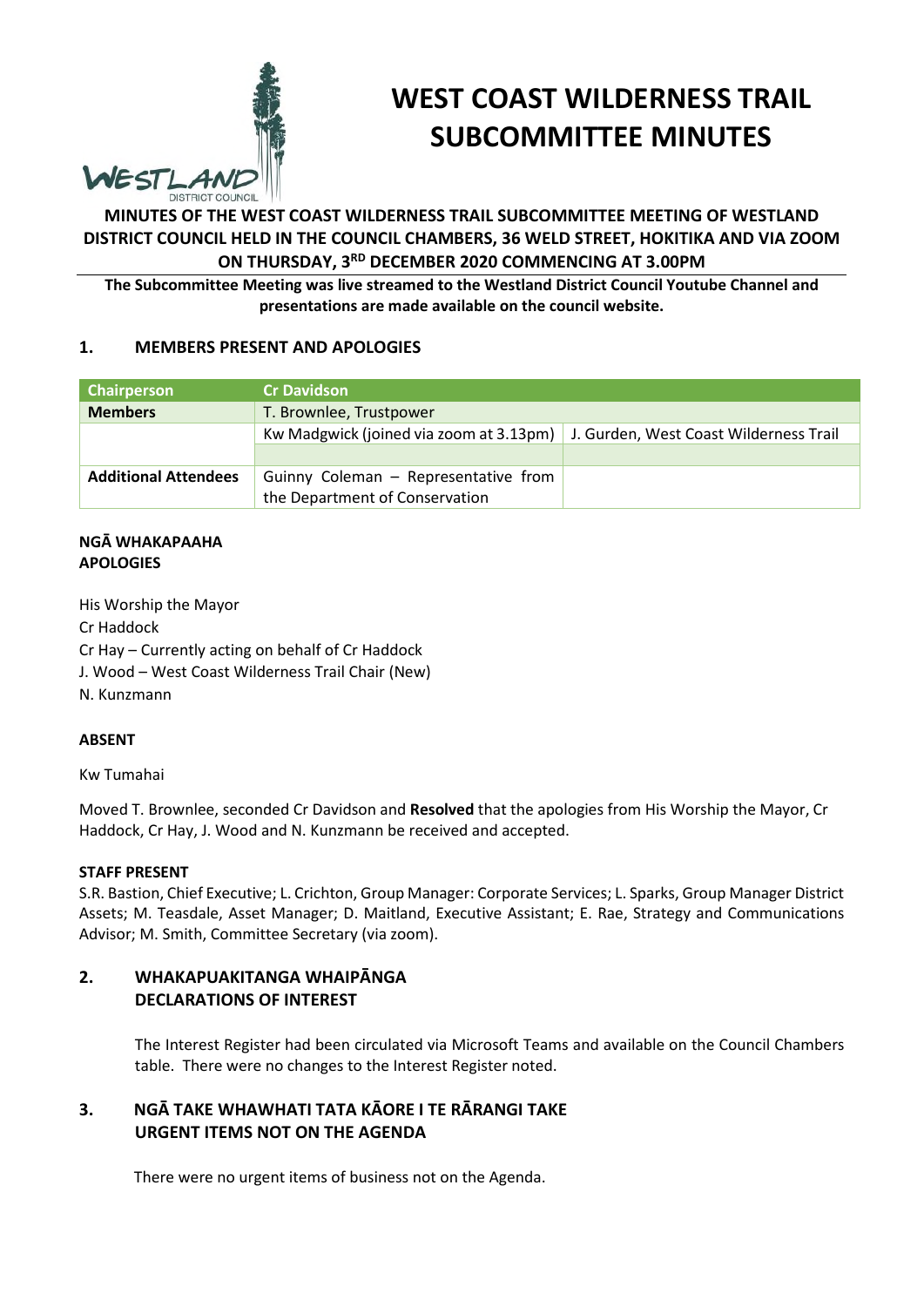# **4. NGĀ MENETI O TE HUI KAUNIHERA MINUTES OF MEETINGS**

The Minutes of the previous Meeting were circulated separately via Microsoft Teams.

## **West Coast Wilderness Trail Subcommittee Meeting Minutes – 13 October 2020**

Moved Cr Davidson, seconded J. Gurden and **Resolved** that the Minutes of the West Coast Wilderness Trail Subcommittee Meeting held on the 13 October 2020 be confirmed as a true and correct record of the meeting.

The Chair **Approved** that their digital signature be added to the confirmed West Coast Wilderness Trail Subcommittee Meeting Minutes of 13 October 2020.

## **5. ACTION LIST**

The Chief Executive spoke to the Action List and provided the following updates:

#### **Milltown Weir Crossing**

A site visit has been completed, the design is under evaluation. A new route has been proposed.

#### **Mahinapua Historic Bridge – Highway Crossing**

Site visit to be organized with NZTA and with Committee representation in 2021.

Moved Cr Davidson, seconded Cr T. Brownlee and **Resolved** that the updated Action List be received and accepted.

## **6. NGĀ TĀPAETANGA PRESENTATIONS**

## **New Zealand Cycle Trail Conference Verbal Update**

Geoff Gabites, Board Member from the New Zealand Cycle Trail (NZCT) spoke to a powerpoint from the New Zealand Cycle Trail Conference and covered the below topics:

- What NZCT have achieved over the last year.
- Great Ride User Numbers.
- Overall Trips: Pedestrians and Cyclists.
- Cycling most/all of the Great Ride.
- Great Ride Users Pedestrian vs Riders.
- Regular Maintenance Awareness.
- Cycle Tourism Strategic Governance Group.
- NZCT Funding & Funding Update.
- MGR Funding 2014 onwards.
- MGR Extreme.

#### *Kw Madgwick joined the meeting via zoom at 3.13pm and apologised for lateness.*

Moved Cr Davidson, seconded T. Brownlee and **Resolved** that the verbal update from Geoff Gabites, Board Member from the New Zealand Cycle Trail be received and accepted.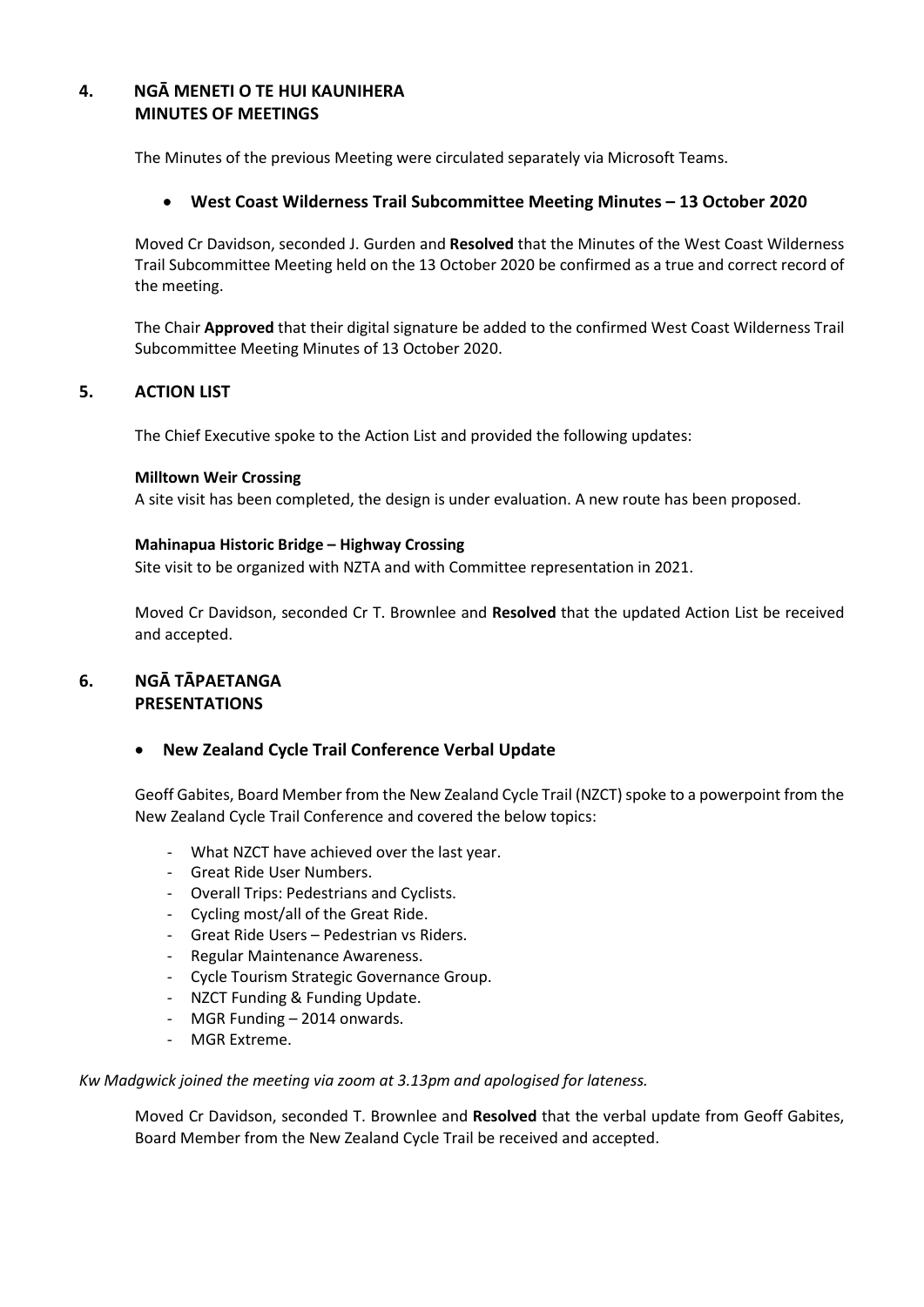## **West Coast Wilderness Trail – Verbal Update**

Jackie Gurden, Trail Manager from the West Coast Wilderness Trail spoke to this item and provided updates on works that have been done recently:

- Signage: New information panels are about to go out in the Grey area, 8 are going out around the river mouth. Looking to include another sign at the exit to the Tree Top Walk, this is to avoid confusion and for clear direction for visitors.
- Mahinapua area: Working on flooding issues that affect the track and how to divert riders when this occurs. Needs a lot of attention.
- Consideration of the disabled rider: Investigating ways to make more of the trail accessible.

General Updates:

- Seven Golden Gullies, the Mahinapua Loop and the Gentle Annie Project have been put through to Chris Hickford to potentially be considered for the Jobs for Nature Initiative. This is in its early stages.
- Work has started around the proposal for the business case for the Weirs. The application is to go through the Ministry of Business, Innovation and Employment (MBIE). This is for the construction side of the project.
- The monthly survey data has been received from New Zealand Cycleways, there was strong feedback, due to the wet weather, around needing more shelters as well as making the signage clearer around Hokitika itself and the Hokitika Bridge.
- West Coast Tourism and Development West Coast have had Marketing Campaigns post Covid-19 which have focused on targeting specific locations to attract potential visitors from others regions.

Moved Cr Davidson, seconded T. Brownlee and **Resolved** that the verbal update from Jackie Gurden, Trail Manager from the West Coast Wilderness Trail be received and accepted.

# **7. PŪRONGO KAIMAHI STAFF REPORTS**

## **Revised West Coast Wilderness Trail 20 Year Workplan**

The Chief Executive took the lead on this report and provided an update to adjustments made to the Draft Asset Management Plan Capital Program. The updated adjustments have focused on what projects to prioritise, and then balancing those projects against affordability in relation to the size of the Council.

The Chief Executive noted that should funding become available, projects could be brought forward. The next 5 years are focused on the safety elements of the projects.

Councils overall commitment for the 20 Year plan is currently set at \$4.7 million dollars towards the cycleway with a major component coming from Major Great Rides and additional funds being provided by The Department of Conservation (DOC) and the New Zealand Transport Authority (NZTA).